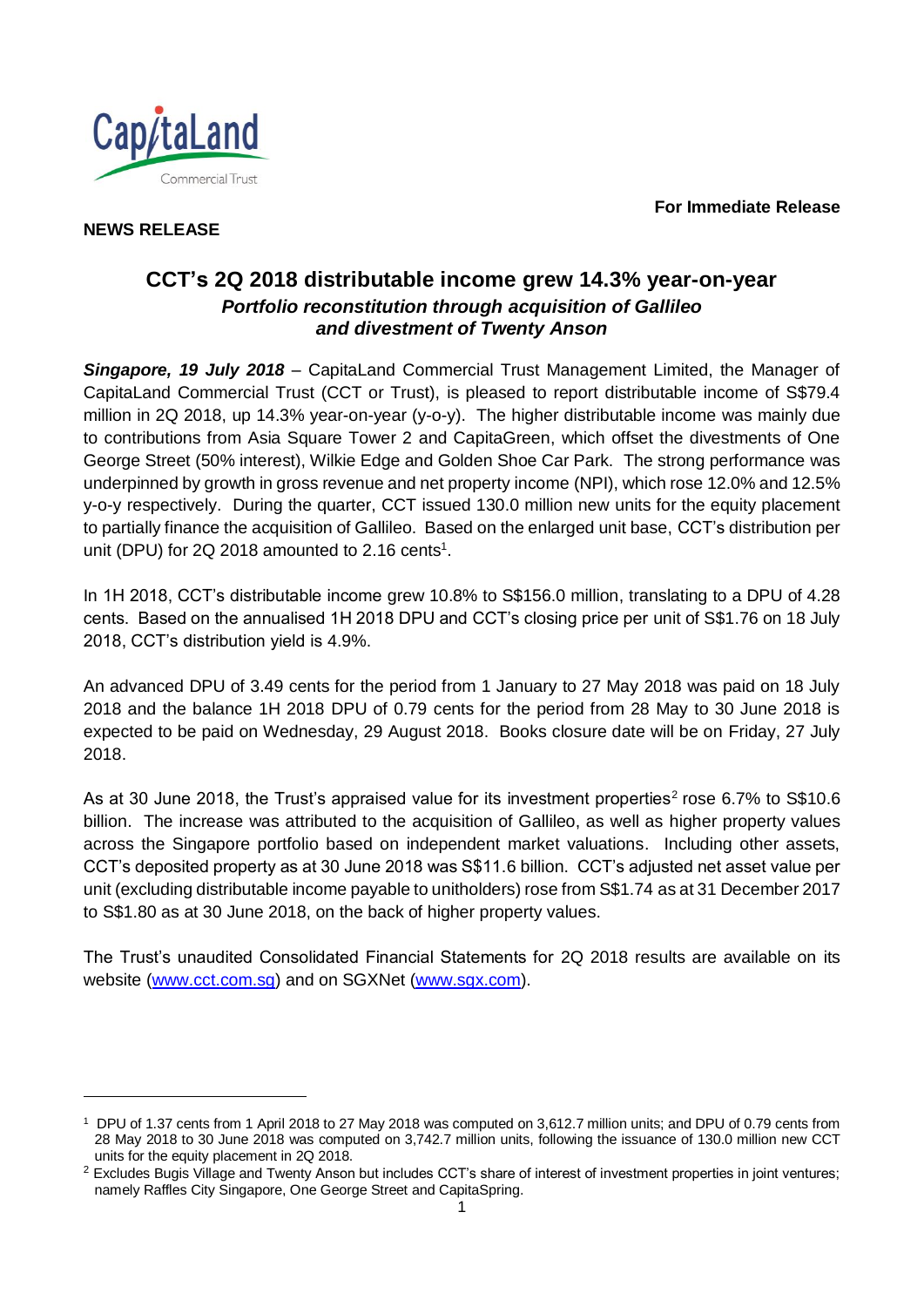|                                          | 2Q 2018 | 2Q 2017           | Change<br>(%) | 1H 2018 | 1H 2017           | Change<br>(%) |
|------------------------------------------|---------|-------------------|---------------|---------|-------------------|---------------|
| <b>Gross Revenue</b><br>(S\$'000)        | 98,015  | 87,495            | 12.0          | 194,433 | 177,020           | 9.8           |
| <b>Net Property Income</b><br>(S\$'000)  | 77,737  | 69,103            | 12.5          | 154,946 | 138,958           | 11.5          |
| Distributable Income<br>(S\$'000)        | 79,383  | 69,467            | 14.3          | 155,989 | 140,759           | 10.8          |
| <b>DPU</b><br>(cents)                    | 2.16    | 2.25              | (4.0)         | 4.28    | 4.56              | (6.1)         |
| DPU restated for rights issue<br>(cents) | 2.16    | 2.19 <sup>3</sup> | (1.6)         | 4.28    | $4.45^{3}$        | (3.7)         |
| <b>Adjusted DPU</b><br>(cents)           | 2.16    | 1.894             | 14.3          | 4.28    | 3.86 <sup>4</sup> | 10.9          |

### **SUMMARY OF CCT GROUP RESULTS**

l

Mr Kevin Chee, Chief Executive Officer of the Manager, said: "For the quarter under review, we pushed ahead with our value creation strategy to generate sustainable growth for CCT. Our multipronged approach encompasses proactive management of existing operational assets to achieve organic growth; portfolio reconstitution through redevelopment and divestment to enhance and unlock value from our properties; disciplined acquisition of quality assets that offer strategic fit with the portfolio; and proactive capital management to diversify funding sources and manage cost of borrowings in support of growth initiatives."

Mr Chee added: "In line with the aforementioned strategy, we undertook two key moves in 2Q 2018 to generate value. On 18 June 2018, CCT completed the acquisition of Gallileo, a Grade A office property in Frankfurt, Germany, at a net property yield of 4.0%. This quality addition to CCT's portfolio will contribute full-quarter earnings from 3Q 2018 onwards. On 29 June 2018, we entered into an agreement to sell Twenty Anson for S\$516.0 million, translating to an exit yield of 2.7% based on 12 months NPI preceding 31 March 2018, and 19.2% above its last valuation as at 31 December 2017. The divestment is targeted for completion in 3Q 2018. With CCT's successful foray into a new market and a reconstituted portfolio, we are well-positioned to further growth in Singapore and develop depth in select gateway cities."

Aggregate leverage as at 30 June 2018 was 37.9%, unchanged from last quarter and well below the regulatory limit of 45.0%. CCT obtained €340.6 million (S\$532.0 million) in unsecured bank borrowings and raised S\$217.9 million through an equity placement for the acquisition of Gallileo. The weighted average term to maturity for the debt portfolio was 3.6 years. In 2Q 2018, the average cost of debt was 2.8% per annum, with interest coverage at a healthy 5.3 times. About 85% of CCT's debt portfolio is on fixed rates to provide certainty of interest expense.

CCT's total portfolio committed occupancy edged up to 97.8% as at 30 June 2018 after the addition of Gallileo. Gallileo's anchor tenant, Commerzbank AG, is now CCT's second largest tenant. CCT's Singapore portfolio's committed occupancy was stable at 97.6%, well above the market occupancy average of 94.1%.

<sup>&</sup>lt;sup>3</sup> DPU for 2Q 2017 and 1H 2017 were restated for the rights issue, whereby 513.5 million units were issued on 26 October 2017.

<sup>4</sup> Adjusted DPU for 2Q 2017 of 1.89 cents was computed based on 3,612.7 million CCT units from 1 April 2018 to 27 May 2018 (end date inclusive) and 3,742.7 million Units from 28 May 2018 to 30 June 2018. Adjusted DPU for 1H 2017 of 3.86 cents was computed based on 3,612.7 million Units from 1 January 2018 to 27 May 2018 (end date inclusive) and 3,742.7 million Units from 28 May 2018 to 30 June 2018.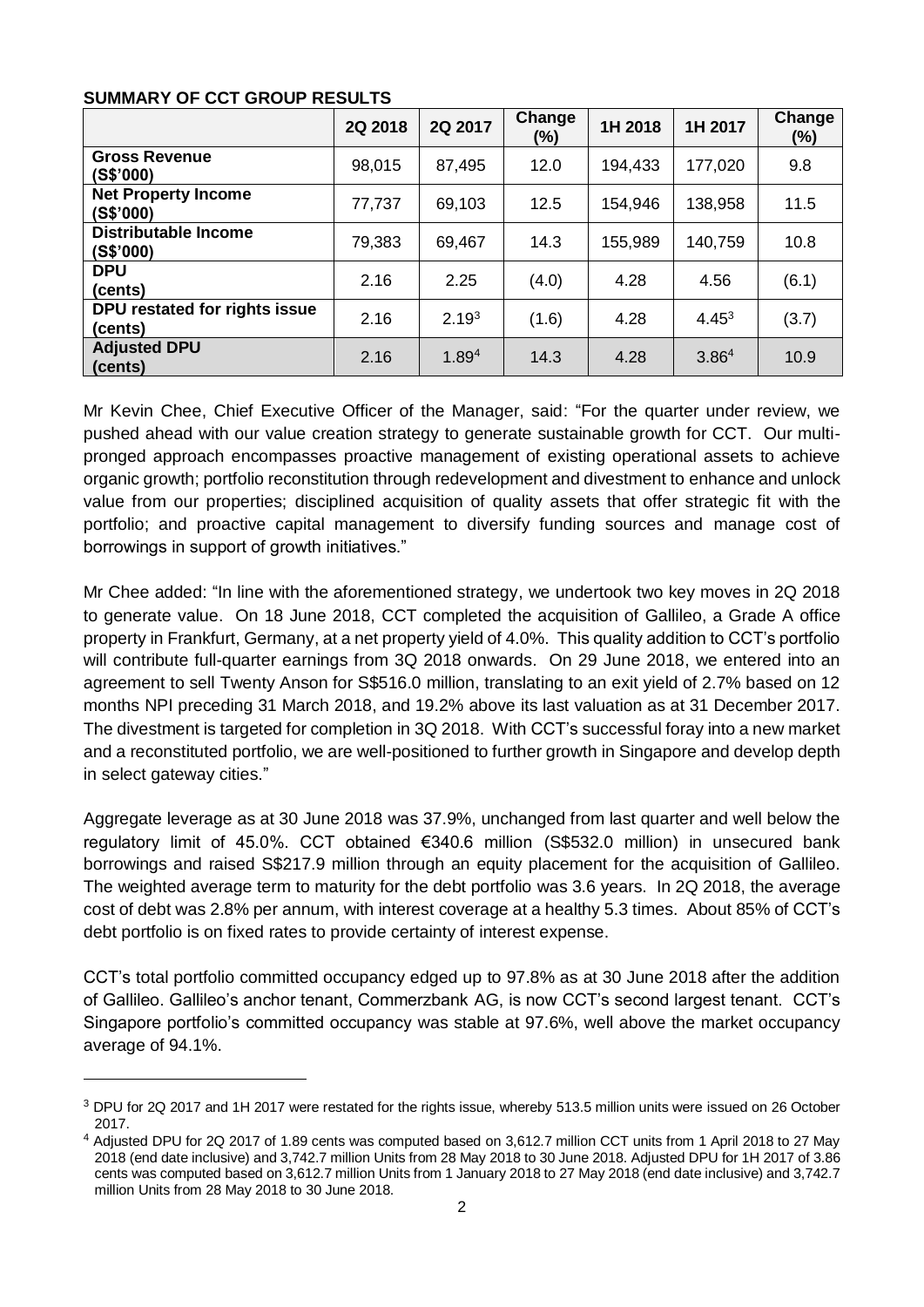In 2Q 2018, CCT signed approximately 335,000 square feet of leases, of which 14% were new leases. New demand for space came from companies in the Business Consultancy, IT, Media and Telecommunications; Financial Services; and Retail Products and Services sectors. New and renewed tenants signed during the quarter include JPMorgan Chase Bank N.A., Muzinich & Co. (Singapore) Pte. Limited, SilkRoad Property Partners Pte Ltd and Thenamaris Singapore Pte. Ltd..

Most of the leases due in 2018 have been renewed or committed, with only 2% expiries (based on monthly gross rental income) remaining. Approximately 26% of office leases by monthly gross rental income are due in 2019, positioning the Trust to capture upside from rising market rents.

# **Outlook**

Based on data from CBRE Pte. Ltd., Singapore's average monthly office rent was S\$10.10 per square foot in 2Q 2018, an increase of 4.1% quarter-on-quarter. Market occupancy rate was 94.1%, unchanged from 1Q 2018. Consultants expect market rents to continue growing in 2019 given limited new supply in Singapore Central Business District. In relation to CCT, the rise in market rents will narrow the gap between committed and expiring rents for its leases due for renewal in 2018 and 2019.

Frankfurt's prime office rent market has been resilient through property cycles. With the relatively low new supply completing in 2018 and 2019, along with good pre-letting levels, the prime office rents in the city should be well-supported and expected to grow.

# **About CapitaLand Commercial Trust (www.cct.com.sg)**

CapitaLand Commercial Trust is Singapore's first and largest commercial REIT with a market capitalisation of approximately S\$6.6 billion. CCT aims to own and invest in real estate and real estate-related assets which are income producing and predominantly used, for commercial purposes. CCT's deposited property is approximately S\$11.6 billion as at 30 June 2018 comprising a portfolio of 10 prime commercial properties in Singapore and one property in Frankfurt, Germany acquired on 18 June 2018. The properties in Singapore are Capital Tower, CapitaGreen, Asia Square Tower 2, Six Battery Road, Raffles City (60.0% interest through RCS Trust), One George Street (50% interest through OGS LLP), HSBC Building, Twenty Anson, Bugis Village and CapitaSpring (45% interest through Glory Office Trust and Glory SR Trust), an upcoming 51-storey integrated development in Raffles Place. The property in the Banking District of Frankfurt, Germany is Gallileo (94.9% interest).

CCT has been a constituent of FTSE4Good Index Series (FTSE4Good), a series of benchmark and tradable indices derived from the globally recognised FTSE Global Equity Index Series. FTSE4Good is designed to track the performance of companies meeting international corporate responsibility standards and forms the basis for over 70 different funds and investment products. CCT is also a constituent of other widely recognised benchmark indices such as MSCI, the SGX Sustainability Index and FTSE Straits Times Index.

CCT is managed by an external manager, CapitaLand Commercial Trust Management Limited, which is an indirect wholly owned subsidiary of CapitaLand Limited, one of Asia's largest real estate companies headquartered and listed in Singapore.